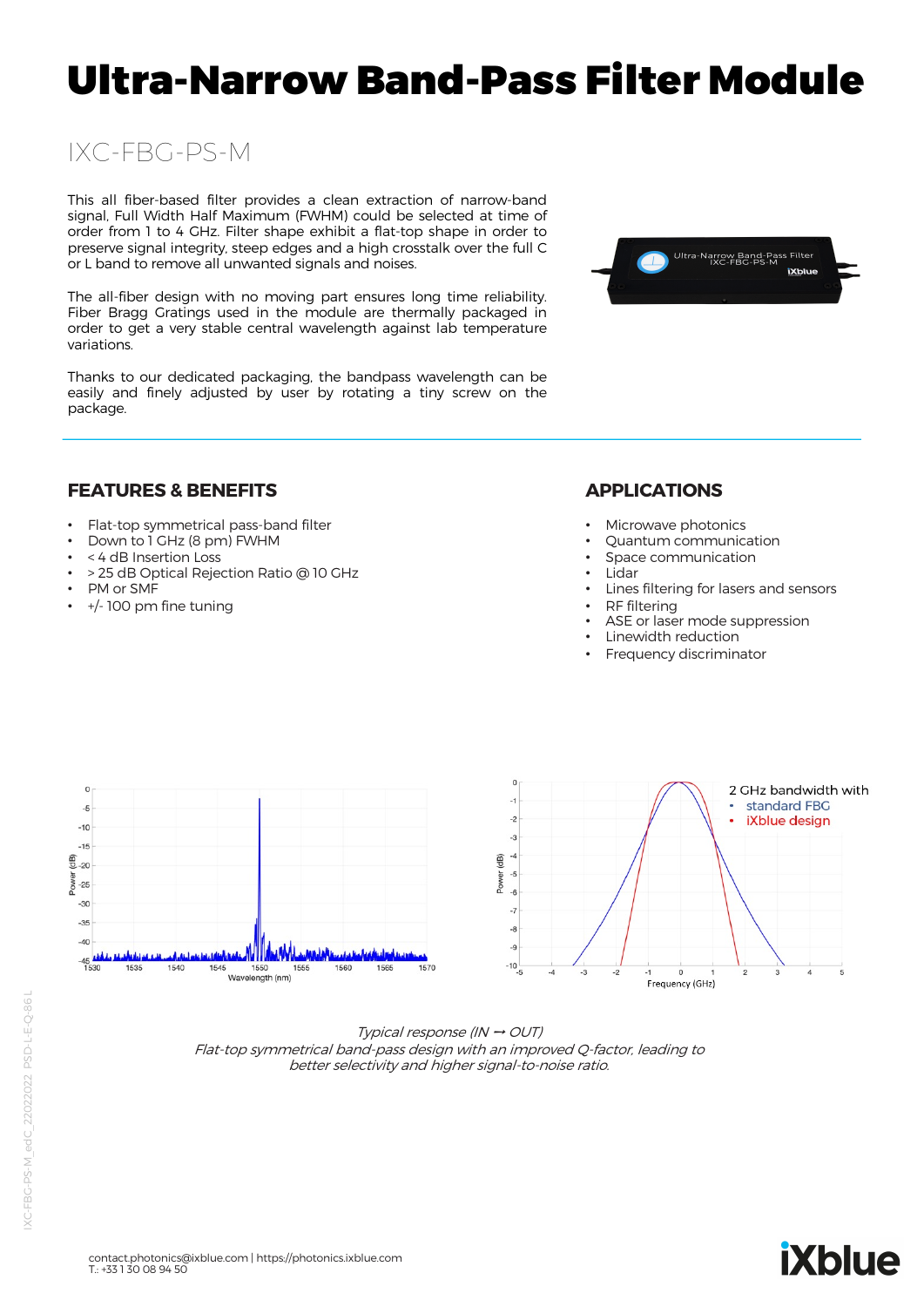# **IXC-FBG-PS-M TECHNICAL SPECIFICATIONS**

#### **PARAMETERS**

| Band-pass center wavelength CW <sup>1</sup>        | 1525  1610 (TBD) nm                                     |
|----------------------------------------------------|---------------------------------------------------------|
| Band-pass bandwidth B (FWHM) <sup>2</sup>          | 1, 2, 3 or 4 (TBD) $\pm$ 0.5 GHz                        |
| Insertion loss IL                                  | $<$ 4 dB                                                |
| Out-of-band attenuation $\Delta T$ at $\pm$ 10 GHz | $>25$ dB                                                |
| Rejection bandwidth (IN $\rightarrow$ OUT)         | C-band or L-band                                        |
| Tuning range                                       | $±100$ pm                                               |
| Tuning resolution                                  | 1 GHz                                                   |
| CW thermal drift $[-5, 70]$ °C                     | $<$ 150 pm                                              |
|                                                    |                                                         |
| Packaging                                          | 165 x 55 x 15 mm                                        |
| Input power (max.) $3-4$                           | 500 mW                                                  |
| Pigtail length                                     | 0.5 <sub>m</sub>                                        |
| Optical connectors CC                              | FC/APC, FC/PC, SC/APC, SC/PC<br>(0.9 mm buffered fiber) |

1 Referenced to vacuum at +/- 0.05 nm, slow axis (PM Fiber)

2 Lorentzian line shape for standard 1 GHz FWHM

<sup>3</sup> Maximum input power: damage power threshold

4 Recommended input power for stable filter operation is below 2 mW for 1GHz and below 10 mW for 2 to 4 GHz FWHM version

### **IXC-FBG-PS-M-CW-B-FT-CC ORDERING GUIDE**

CW: wavelength in nm, between 1525 and 1610

B: filter bandwidth in GHz. Available: 1, 2, 3 and 4

FT: Fiber Type. Selection between PM (PM1550 or equivalent) and SM (SMF28e+ for band-pass bandwidth ≥ 2 GHz)

CC: Optical Connector. Available: FA (FC/APC); FP (FC/PC); SA (SC/APC) and SP (SC/PC)



Typical response (IN  $\rightarrow$  OUT)

This filter allows transmission of a specific narrow band while rerouting other wavelengths in C or L-band. Several bandwidths are available ranging from 1 to 4 GHz.